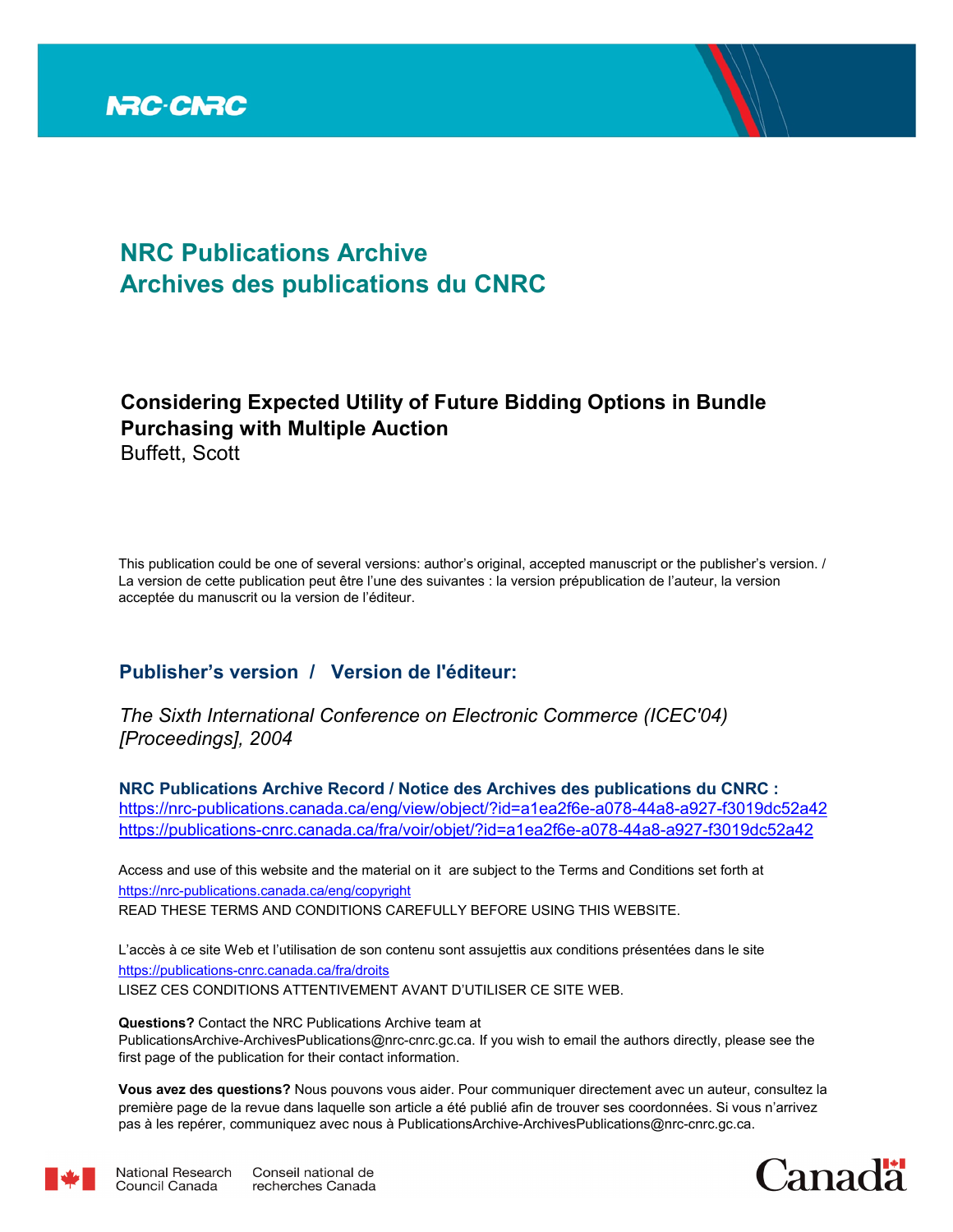

National Research Council Canada

Conseil national de recherches Canada

Institute for Information Technology

Institut de technologie de l'information



*Considering Expected Utility of Future Bidding Options in Bundle Purchasing with Multiple Auction\** 

Buffett, S. October 2004

\* published in The Sixth International Conference on Electronic Commerce (ICEC'04). Delft, The Netherlands. October 25-27, 2004. pp. 69-76. NRC 47407.

Copyright 2004 by National Research Council of Canada

Permission is granted to quote short excerpts and to reproduce figures and tables from this report, provided that the source of such material is fully acknowledged.

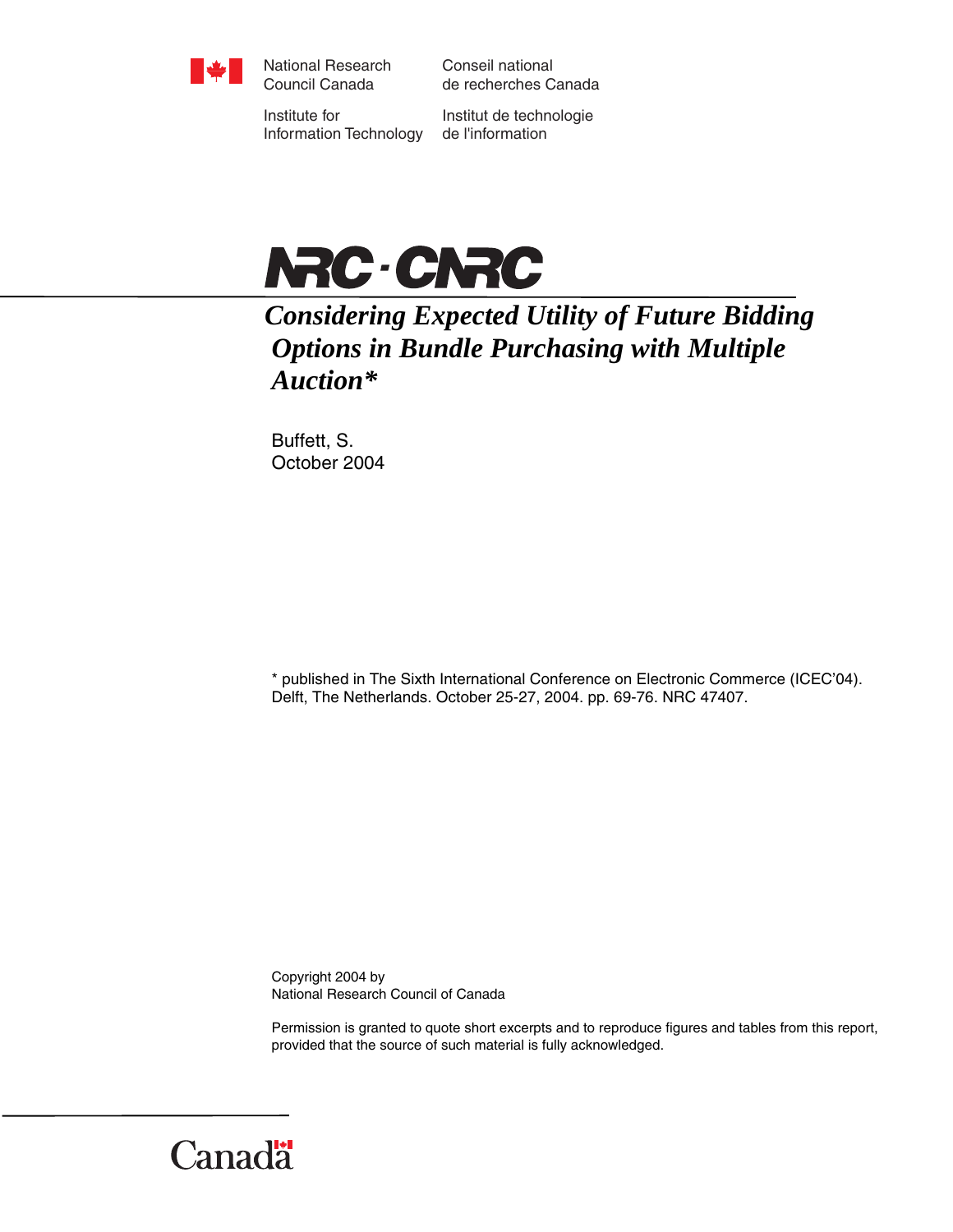# **Considering Expected Utility of Future Bidding Options in Bundle Purchasing with Multiple Auctions**

Scott Buffett National Research Council Canada Institute for Information Technology - e-Business 46 Dineen Drive Fredericton, New Brunswick, Canada E3B 9W4 scott.buffett@nrc.gc.ca

### **ABSTRACT**

This paper presents an algorithm for decision-making in multiple open ascending-price (English) auctions where the buyer needs to procure a complete bundle of complementary products. When making bidding decisions, the utility of each choice is determined by considering the buyer's expected utility of future consequential decisions. The problem is modeled as a Markov decision process (MDP), and the value iteration method of dynamic programming is used to determine the value of bidding/not bidding in each state. To ease the computational burden, three state-reducing techniques are employed. When tested against adaptations of two methods from the literature, results show that the algorithm works significantly better when sufficient information on the progress of other concurrently running auctions will be available when future bidding decisions are made.

#### **Keywords**

multiple auctions, bundle purchasing, decision analysis, expected utility, Markov decision process, dynamic programming

## **1. INTRODUCTION**

As the volume of e-commerce completed through online auctions rises, so does the need for efficient and effective decisionmaking systems that can analyze several options and help a potential buyer make rational bidding decisions. Several online auction sites such as  $eBay$  have grown considerably over the past few years by mainly targeting the consumer, but recent research has shown that more and more businesses are integrating online auctions into their supply chains [13]. As a consequence, there is a growing need for services that can assist the Internet buyer in making effective decisions on which auctions to pursue as well as how much to bid. Since the space of auctions in which one can participate on

ICEC'04, Sixth International Conference on Electronic Commerce Edited by: Marijn Janssen, Henk G. Sol, and René W. Wagenaar Copyright 2004 ACM 1-58113-930-6/04/10…\$5.00

the Internet can be vast and diverse, these services must use efficient computational methods for analyzing auction data and buyer preferences in order to determine an optimal course of action. Such a computational method is the focus here.

In this paper, a decision-making algorithm is presented for use by an agent that needs to purchase one of possibly many bundles of products, where items are sold individually in auctions. In our context, we consider a bundle to be a userdefined set of complementary products. There may also be alternatives for certain products, and consequently several acceptable bundles. For example, a box of nails  $N$  may require the use of a hammer, but there may be two different acceptable hammers  $H_1$  and  $H_2$ . Thus, each of  $NH_1$ and  $NH<sub>2</sub>$  might be acceptable bundles. The agent may also have preferences over the set of bundles (e.g. if  $H_1$  is more durable than  $H_2$ ). We consider open ascending-price (English) auctions where the start time, finish time, opening bid and minimum bid increment are fixed and known in advance. There is no restriction on auction times (i.e. time periods for some auctions may overlap). The goal is to analyze the incomplete information on current and future auctions and make bidding decisions that give the agent the best chance of ultimately procuring the best bundle in terms of bundle preference and cost.

Bidding decisions can be quite difficult in this model since typically only the buyer's values for entire bundles are known. If each of the items is auctioned off individually, then it is difficult to ascertain the value of each item and thus the amount to bid, if any. Instead, decision analysis must be used to consider the current bid and expected outcomes of other current and future auctions in order to determine whether the expected utility of bidding is higher than the expected utility of not bidding. Previous work (see Byde et al. [7] and Preist et al. [12], for example) has analyzed the problem of determining the expected utility over sets of auctions, but this work bases the decision of whether or not to participate in an auction on whether or not the auction is part of the best set, based on the expected outcomes of the auctions. The values of choices at future decisions are not considered. Boutilier et al. [3] consider the setting where bundle purchasing is done over a number of sequential first-price sealed-bid auctions, and compute the value of

Permission to make digital or hard copies of all or part of this work for personal or classroom use is granted without fee provided that copies are not made or distributed for profit or commercial advantage and that copies bear this notice and the full citation on the first page. To copy otherwise, or republish, to post on servers or to redistribute to lists, requires prior specific permission and/or a fee.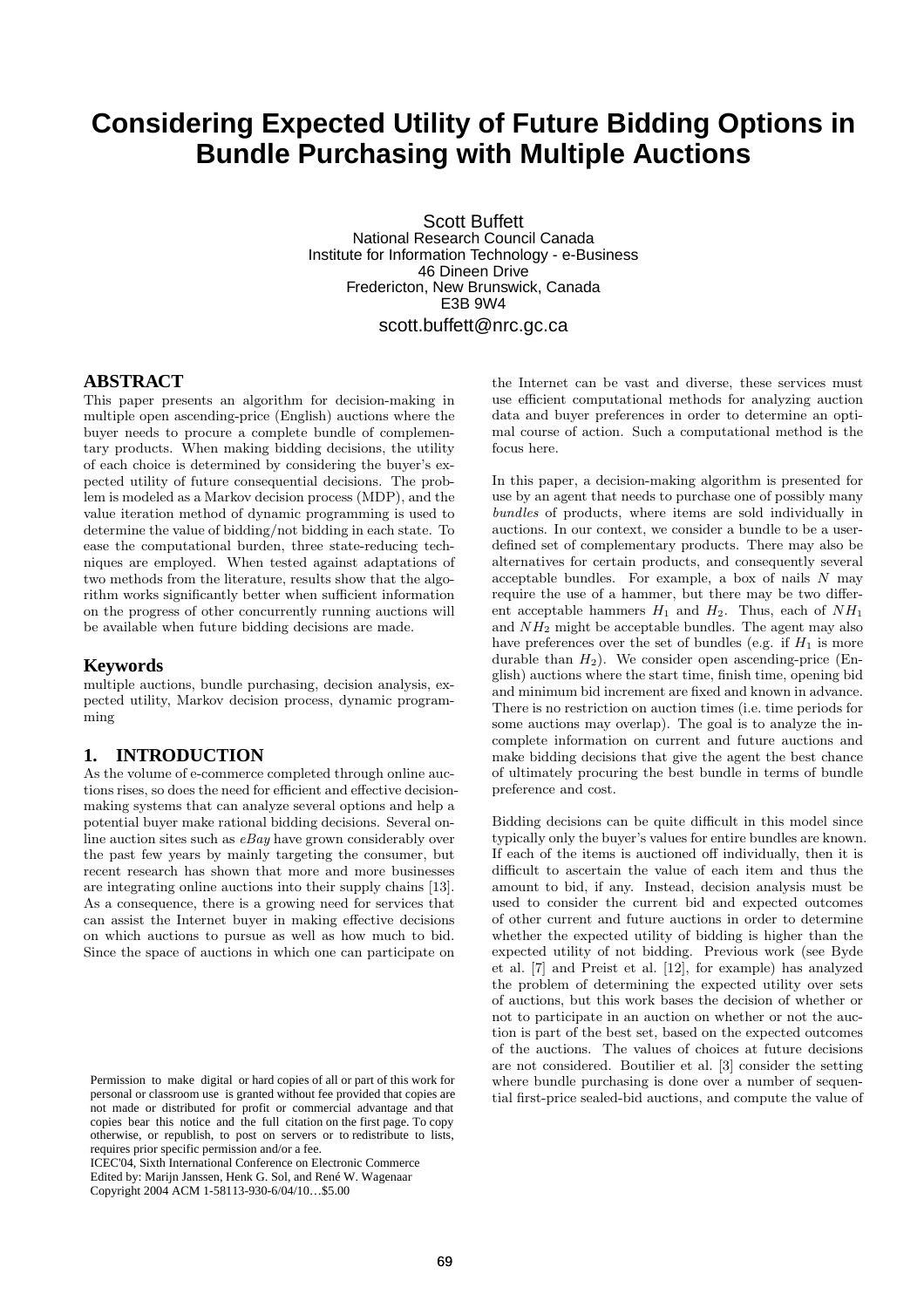

Figure 1: (a) Current bid progress for an auction up until time  $t_1$ , indicating the range of possible final outcomes at  $t_f$  given the bid at  $t_1$ . (b) Bidding progress made in the same auction up until  $t_2$ . Uncertainty of the final outcome is decreased.

a bid based on future decisions by modeling the problem as a Markov Decision Process (MDP). This works well since the expected utility of bidding is determined based on the expected utility of subsequent bidding decisions.

In our model however, since we consider open-cry auctions that may be occurring simultaneously, there is much more information to process at each bidding decision point. Specifically, when a decision is made, the current leading bids in other concurrently running auctions are known. While the ultimate winning bids for these auctions may not be known for certain, they likely can be predicted more accurately than if no information was available at all. Thus this information is used in determining the value of each choice (bidding or not bidding) when a decision must be made. Since the value of a choice depends on the values of subsequent choices that will arise as a result, the value of future choices must be accurately assessed. This requires consideration of that fact that new information (i.e. the current bids) will be known at that time. For example, when deciding whether to bid on the box of nails for which either hammer  $H_1$  or  $H_2$  will need to be purchased, the expected outcomes of the hammer auctions must be considered. If a bidding decision on  $H_1$  will be made while the auction for  $H_2$  is running, we must consider that the current bid for the auction for  $H_2$  will be known when that decision on  $H_1$ is made. While this information may not be complete, it will give the decision-maker some added insight as to the expected outcome of the auction, particularly if it is close to the end of the auction. For example, Figure 1(a) shows the progress made in an auction up until time  $t_1$ , and indicates the space of possible winning bids when the auction closes at  $t_f$ . Figure 1(b) shows the progress made in the same auction up until time  $t_2$ , and forecasts the winning bid from that point. Since  $t_2$  is later than  $t_1$ , one can predict the final winning bid in an auction with more certainty if the current bid at  $t_2$  is known. Therefore, while the current bid at  $t_2$ might be unknown now (if  $t_2$  is in the future), if we know that decisions about other auctions will be made at  $t_2$ , we should consider that this extra information will be available. Considering this extra information on future auctions when making decisions about current auctions is the focus of this paper. While previous work [4] first introduced this concept, this paper formally lays out the algorithm and gives experimental and theoretical analyses of its performance.

The paper is organized as follows. In section 2 we define the problem formally, and in section 3 we briefly introduce the purchase procedure tree as a structure that graphically depicts the sequence of future auctions and decisions. In section 4 the model is formulated as an MDP, and three effective state-reducing techniques are demonstrated. The dynamic programming model used for solving the MDP is then given. In section 5 we discuss the performance of our algorithm compared with two algorithms similar to those by Byde et al. and Boutilier et al. mentioned above. Neither of these algorithms was built for this exact auction model, and thus adaptations are used. Section 6 gives an idea of the scalability of the algorithm. Section 7 discusses related work, while section 8 offers a few conclusions and outlines plans for future work.

## **2. PROBLEM DEFINITION**

Let  $A$  be a set of single-unit English auctions where each  $a \in \mathcal{A}$  is an auction for product  $p_a$ . Some auctions in  $\mathcal{A}$ may be currently running, while others may begin at some future time. For all  $a \in \mathcal{A}$ , the start time  $s_a$ , finish time  $f_a$  and current bid  $cb_a$  are known. The current bid  $cb_a$  is defined to be the minimum amount that one needs to bid in order to hold the leading bid. If the previous bid was  $cb'_a$ , then the current bid is  $cb_a = cb'_a + inc_a$  where  $inc_a$  is the minimum increment (which may simply be one currency unit if an increment is not specified). When an agent bids, the new current bid is announced. If the auction has not yet started (or if no bids have yet been submitted), then  $cb<sub>a</sub>$  is the starting bid. At time  $f_a$ , the leading bidder is awarded  $p_a$  in exchange for the given bid amount.

Let  $P = \{p_a \mid a \in \mathcal{A}\}\$ be the set of products to be auctioned in A, and let  $\mathcal{B} \subseteq 2^P$  be a set of bundles. Note that two identical products sold in different auctions are treated as different elements of  $P$ . Each bundle is specified by the buyer as being a satisfactory and complete set of products. To specify the buyer's preferences over bundle purchases, assume that a utility function  $u : \mathcal{B} \times C \to \mathbb{R}$  is given, where C denotes the set of possible bundle costs. The problem is to decide, for each auction  $a$ , whether or not to bid  $cb<sub>a</sub>$  on  $a$ , with the goal of ultimately obtaining all resources in some bundle  $b \in \mathcal{B}$  at cost c such that the buyer's overall utility  $u(b, c)$  is maximized.

In our model we assume that the buyer only participates in the auction that will close next. If two auctions close at the same time, then one is chosen at random to be considered first. Thus the value of bidding (and not bidding) in any running auction can be determined at any time simply by acting as if the auction is about to close. One drawback of this is that the model does not allow an agent to bid in several auctions at once. Participating in only one auction at a time is however a common strategy, especially with those who choose to always bid at the last minute. Nonetheless, we do concede that this is a limitation, and defer the consideration of multiple simultaneous bidding to future work.

## **3. THE PURCHASE PROCEDURE TREE**

In order to structure the decision process, we use a purchase procedure tree (PPT) [5]. This tree graphically depicts the process of decisions to be made and auctions in which to participate in order to procure a complete bundle purchase.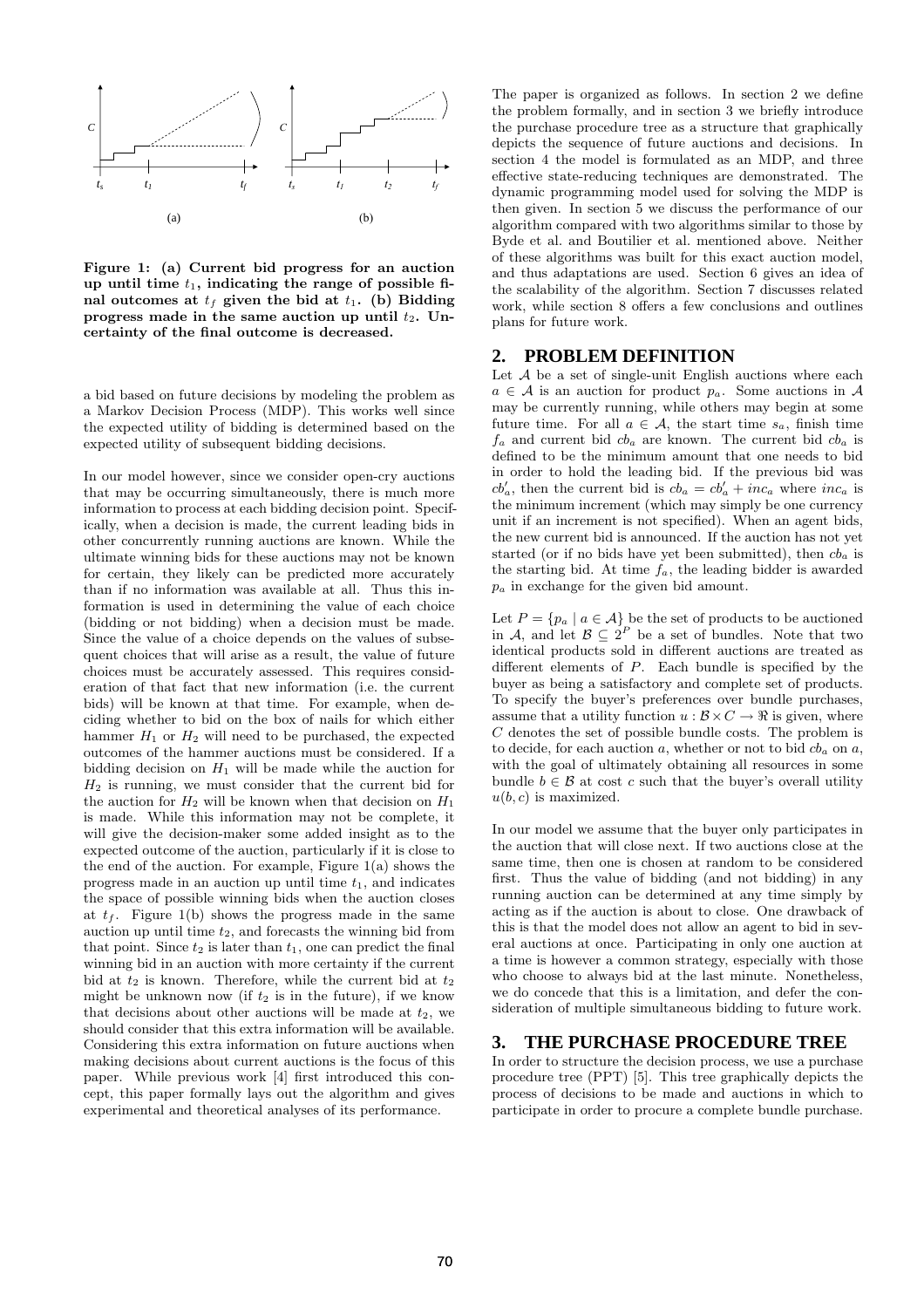

Figure 2: (a) An example purchase procedure tree. (b) The new purchase procedure built if A is purchased.

Auctions are sorted by finish time (earliest to latest). The set of products auctioned on a path in the tree uniquely corresponds to a bundle in  $\beta$ , and all elements of  $\beta$  are represented by some path. Figure 2 depicts two examples. Starting at the root node, the buyer proceeds toward the leaf nodes, bidding in auctions at auction nodes and making decisions at decision nodes. Auction nodes are represented by upper case letters and decision nodes by lower case d's. At each decision node there are two choices: participating in the auction that will end next, which is always represented by the left child of the decision node, or allowing it to pass. When the auction ends, if the buyer is the winner then execution moves through the left child (which represents the auction just won), else execution moves to the right. Once a terminal node is reached, the buyer will have procured a complete bundle.

The example PPT in Figure  $2(a)$  represents the problem where there are bundles  $\mathcal{B} = \{AB, AC, AE, DF, DG\}$  and the auction for A ends first. The current decision  $(d_1)$  to be made is whether or not to bid on A. The PPT shows the consequential decisions and auctions which result from each choice. Note that a new PPT is built for each decision. For example, if A is purchased and D ends before C, the tree in Figure 2(b) would be built. The new tree would also include any new options that may have arisen. Note that this tree still contains bundles that do not include A, since it may be possible that such products could be so valuable or obtainable cheaply enough to justify their consideration, even if their acquisition could mean that A would be wasted.

## **4. MODELING THE PROBLEM AS A MAR-KOV DECISION PROCESS**

To determine the expected utility of each option, the sequence of auctions and decisions is modeled as a Markov decision process (MDP), and the optimal policy in the MDP is determined using the value iteration method of dynamic programming. Each state in the MDP is a 5-tuple  $\langle P, c, A_{cur}$ ,  $\langle cb, t \rangle$  where P is the set of purchased products, c is the total amount spent on purchases,  $\mathcal{A}_{cur}$  is the set of auctions that are currently running,  $cb : A_{cur} \rightarrow \mathbb{R}$  maps each auction in  $\mathcal{A}_{cur}$  to its current bid, and t is the time. The set of actions is  $Q = \{bid, notbid\}$ . Each terminal state has an associated

reward, equal to the utility  $u(b, c)$  of purchasing the bundle  $b = P$  at cost c. The value  $v(s)$  for a state s is computed as the expected utility of s. The problem is to determine  $v(s)$ for each reachable state  $s$  in order to find the optimal policy  $\pi: S \to Q$ . For a state s' at which a bidding decision must be made,  $\pi(s')$  advises the course of action, either bidding or not bidding, that maximizes expected utility.

Because of the stochastic nature of auctions, for many actions it is not known for certain what the next state will be. However, we assume that the buyer will have some idea of what the outcomes of an auction will be (by examining auction history, market history, estimation of competitors reserve values, etc.). We model this information in the form of a *prediction function*  $F_a(c, t, t')$ . For an auction a,  $F_a(c, t, t')$  takes a bid c and times t and t' (where  $t < t'$ ), and returns a probability distribution  $p$  on the outcomes for the current bid at time  $t'$  given that the current bid at time  $t$  is  $c$ .

#### **4.1 Reducing the State Space**

The problem with modeling the decision problem in this way is that there will be too many states in the MDP for solution to be computationally feasible. At any given time, there may be several auctions open, each of which with several possible outcomes for the current bid. Also, there may be several different combinations of items already purchased by the buyer, and several possible costs for those purchased goods. An important contribution of this paper lies in how we deal with this computational complexity without losing too much of the important information. Three methods that can be used together to reduce the size of the state space are demonstrated. Note that our model still works when these restrictions are not in place. However, it is likely to be unreasonably slow for any interesting set of auctions. Therefore we show how the state space can be significantly reduced in such a way that the resulting MDP is still powerful enough to produce good results. In section 5, we show that our reduced model can work significantly better than adaptations of other techniques from the literature.

#### *4.1.1 Reducing the Set of Time Points*

The first reduction method reduces the set  $T$  of time points to contain only those points where an auction is about to end. Specifically,  $T = \{f_a \mid a \in \mathcal{A}\}\$ . Thus the model assumes that the agent will only choose to bid in an auction at the very end. Since this will be the last bid, if the agent bids, it wins. Realistically, with this strategy the bidder runs the risk of not having a bid accepted before the deadline if there are one or more bidders attempting to bid at the same time, otherwise it would be the optimal strategy. But this is not necessarily the true strategy to be used by the buyer. It is only the assumption made about future actions in the MDP model to ease the computational burden. The buyer is free to bid earlier in an auction if the expected utility of doing so is higher than the expected utility of waiting until the end. As a result, since the utility of winning an auction with an earlier bid is always at least as good as winning it with a later bid (since bids never go down), the buyer's true expected utility is at least as high as that predicted by the algorithm (given that the prediction functions are sufficiently accurate).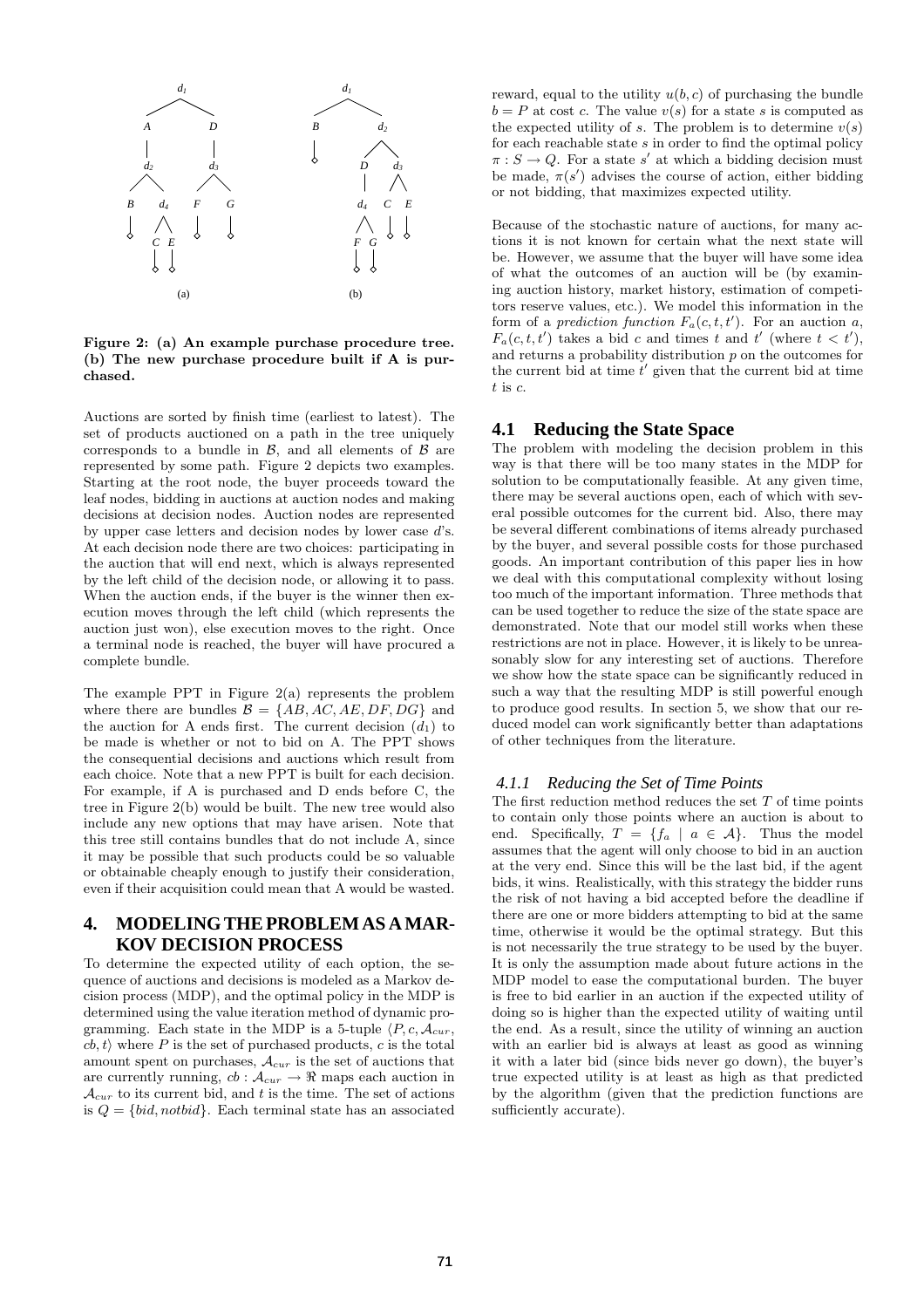| Outcome $x_i$                            | $p(x_i)$ |
|------------------------------------------|----------|
| $x_1$ = the x such that $P(X > x) = .95$ | .185     |
| $x_2$ = the x such that $P(X > x) = .5$  | .63      |
| $x_3$ = the x such that $P(X > x) = .05$ | .185     |

Table 1: Outcomes for the PT three-point approximation

#### *4.1.2 Using the Purchase Procedure Tree*

The PPT shows the sequence of decisions and auctions that follow from any choice. States in the MDP can be envisioned as occurring at some point in the tree. For example, in the PPT in Figure 2(a), any state with purchased products  $P = \{A\}$  and time  $t = f_B$  can be thought of as occurring at decision node  $d_2$ , since these are possible states that the buyer could occupy when a decision on whether or not to buy  $B$  is being made. The PPT is used to reduce the state space in two ways. First, for any state s at that can occur at node  $n$  in the PPT, the set  $P$  in  $s$  is always equal to the set of ancestor purchases in the PPT. Thus we would never consider a state at time  $f_B$  where both A and D had been purchased, for example. It might still be possible to reach such a state, but it is unlikely since no bundle contains both A and D.

Second, an auction  $a$  is in  $A_{cur}$  in a state  $s$  at time  $t$  only if  $s$ occurs at some decision node d, d is an ancestor of the node representing  $a$ , and  $a$  is running at  $t$ . Thus, when a decision is being made, only the current bids are considered for auctions that appear as descendents of that decision node. For example, if the auctions running when the decision at  $d_3$  needs to be made in Figure 2(a) are C, F and G, only the current bids for  $F$  and  $G$  would be considered.

#### *4.1.3 Reducing the Number of Bid Outcomes*

The number of possible current bids for a set of auctions can be quite numerous. For example, if the possible current bid for an auction at a given time could be any integer between 101 and 200, then there are 100 different outcomes. If there are 10 similar auctions open at the same time, then there are  $100^{10}$  possible joint outcomes for the current bids in these auctions. The number of states in the MDP can be greatly reduced by reducing the number of possible bid outcomes. To accomplish this, we employ the Pearson-Tukey three-point approximation (PT-approximation) [9, 11]. The approximation works as follows. For a random variable  $X$ the space of outcomes is reduced to  $\{x_1, x_2, x_3\}$ , each with probability  $p(x_i)$  as given in Table 1.

The PT-approximation is used to limit the number of outcomes given by the prediction function that will have positive probability. Let  $pt_a(c, t, t', i)$  be a function that takes a bid c, times t and t', and an integer  $i \in \{1, 2, 3\}$ , and returns outcome  $x_i$  at  $t'$  according to Table 1, given that the bid at  $t$  is  $c$ . These values are found using the probability distribution given by the prediction function  $F_a(c, t, t')$ , inducing a new prediction function  $F'_a(c, t, t') = p'$  where p' assigns positive probabilities to the three PT-approximation values. The set of possible outcomes using the PT-approximation for the current bid in an auction at a given time is determined as follows. Let  $\{t_0, t_1, \ldots, t_{m-1}, t_m\}$  be the set of time



Figure 3: A tree giving the set of possible current bid outcomes specified by  $F_a'$ 

points that occur during an auction a represented by node *n* in the purchase procedure tree, where  $t_0 = s_a$ ,  $t_m = f_a$ , and  $t_1, \ldots, t_{m-1}$  are the decision times for ancestor decision nodes of n. The set  $C(a, n, t_i)$  of possible outcomes for the current bid at time  $t_i$  is as follows:

$$
C(a, n, t_i) = \n\begin{cases} \n\{c_0\} & \text{if } i = 0\\ \n\{pt_a(c, t_{i-1}, t_i, j) \mid & c \in C(a, n, t_{i-1}), j = 1, 2, 3\} & \text{if } 1 \leq i \leq m\\ \nC(a, n, t_m) & \text{if } m < i \n\end{cases}
$$
\n(1)

where  $c_0$  is the starting bid for a. For example, consider an auction with starting bid of 100 and an example prediction function  $F_a$ . Also assume that the auction starts at time 0 and ends at 2. The possible outcomes for current bids can be viewed as a tree, as given in Figure 3. 100 is for sure the current bid at time 0. This particular prediction function  $F_a$  dictates that if 100 is the bid at time 0, then at time 1 there is a 5% chance the leading bid will be 105 or below, a 50% chance it will be 120 or below, and a 5% chance it will be 130 or higher. Thus,  $F'_a(100, 0, 1) = p'_1$ where  $p'_1(105) = .185, p'_1(120) = .63$  and  $p'_1(130) = .185$ . In a similar fashion,  $F'_a(105, 1, 2) = p'_2$  where  $p'_2(110) = .185$ ,  $p'_2(125) = .63$  and  $p'_2(138) = .185$  (as given by the children of 105). Thus there are at most three possible outcomes at time 1, and at most nine possible outcomes at time 2.

#### **4.2 Specifying the Reduced State Space**

Given these reduction techniques, we formally specify the state space for the MDP as follows. Each state is a 5-tuple  $\langle P, c, A_{cur}, cb, t \rangle$  where P is the set of purchased products, c is the total amount spent on purchases,  $A_{cur}$  is the set of auctions that are currently running, cb is a mapping from  $\mathcal{A}_{cur}$  to their current bids, and t is the time. The state space  $S$  is determined by finding the possible states at each time  $t$ , which is done as follows. Let  $N$  be the set of decision and/or terminal nodes in the purchase procedure tree such that each  $n \in N$  has critical time (decision or termination time) equal to t. Let  $S_t^n$  be the set of states that the bidder can occupy at node  $n$  in the purchase procedure tree. The set  $S_t$  of states that include t is then the union of the sets  $S_t^n$  for all  $n \in N$ . Then

$$
S_t^n = \{P\} \times C \times \{A_{cur}\} \times CB \times \{t\}
$$
 (2)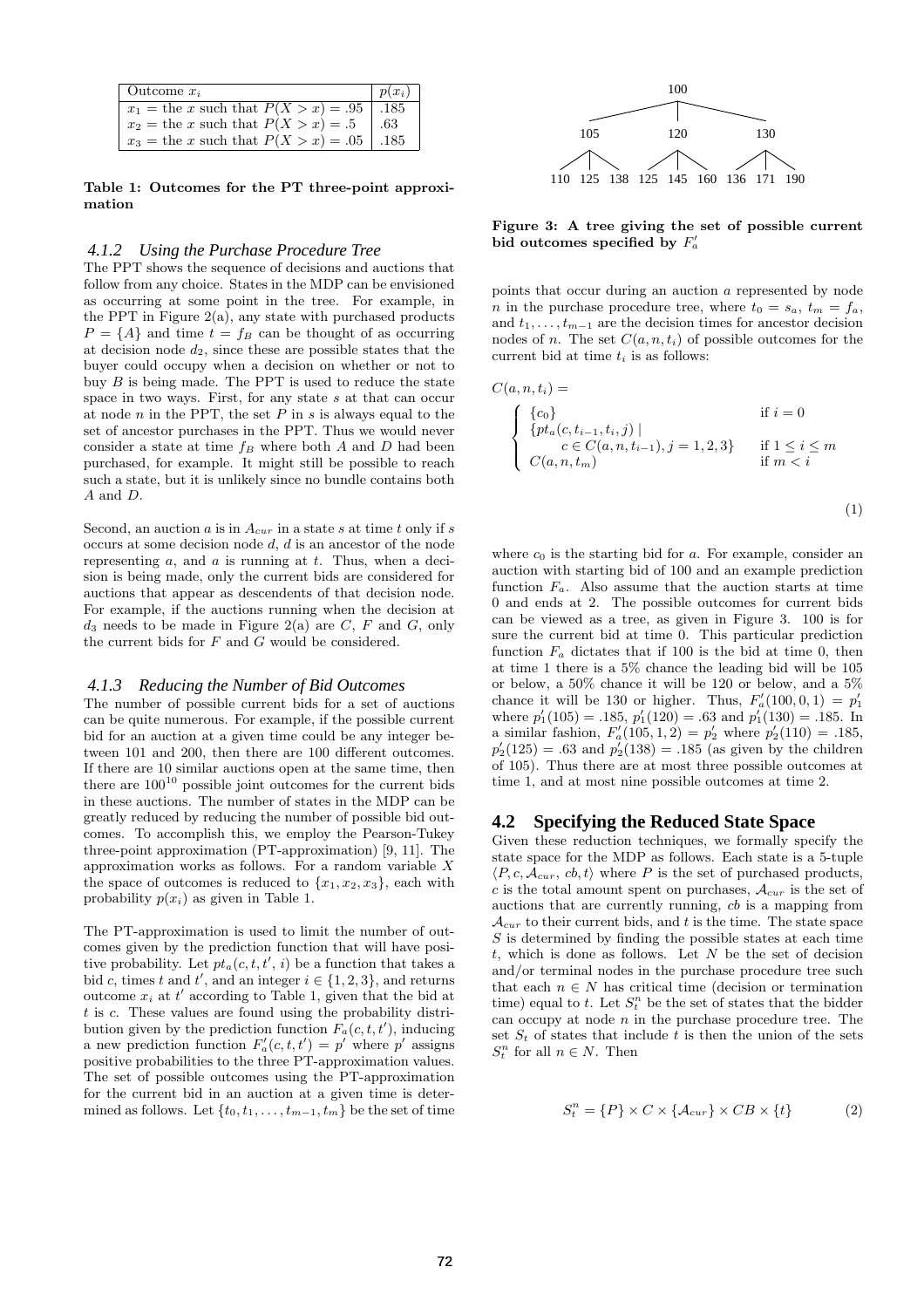- $\bullet$  P is the set of purchased products (i.e. the set of products that label auction nodes on the path from  $A \rightarrow B$ the root to  $n$  in the tree).  $P$  is common in all states in  $S_t^n$ .
- *C* is the set of possible outcomes for the total cost of purchased products. Let  $c_{pre}$  be the amount spent<br>  $\begin{array}{ccc}\n\ddots & D & E \\
\vdots & \vdots & \vdots\n\end{array}$ on products purchased before the root decision time (i.e. money already spent). Then  $c \in C$  if c is the  $\sum_{r=1}^{\infty}$  and possible outcomes for the winning bids for products in P. To state more formally, for each  $p_i \in P = \{p_1, \ldots p_m\}$ , let  $n_i$  be the node in the PPT associated with  $p_i$  and let  $a_j$  be the auction. Then

$$
C = \{c_{pre} + \sum_{j=1}^{m} c_j \mid (c_1, \dots, c_m) \in C(a_1, n_1, t) \times
$$

$$
C(a_2, n_2, t) \times \dots \times C(a_m, n_m, t)\}
$$

(3)

(4)

 $\epsilon$ 

- $\mathcal{A}_{cur}$  is the set of pertinent auctions. The pertinent auctions for a node  $n$  at time  $t$  are those auctions that are running at t and are represented by descendents of  $n$  in the PPT. Thus these are the important running auctions. More formally,  $a \in \mathcal{A}_{cur}$  iff a starts before t and the node representing a is a descendent of n.  $A_{cur}$ is common in all states in  $S_t^n$ .
- CB is the set of all possible mappings from  $\mathcal{A}_{cur}$  to their possible current bids at  $t$ . That is,

$$
CB = \{cb \mid cb(a_j) = c_j \text{ where}
$$

$$
(c_1, \ldots, c_m) \in C(a_1, n_1, t) \times \ldots \times C(a_m, n_m, t)\}
$$

 $\bullet$  t is the time.

The set  $S_t$  is then the union of all  $S_t^n$ , and the state space for the MDP is thus the union of all  $S_t$ .

Since many possible states are eliminated from the MDP, it is likely the agent will find itself in states for which an action is not specified by the optimal policy  $\pi$ . However, since constructing a new MDP with the current state as the initial state will be much faster as a result of this reduction, it can be done in real time each time a decision needs to be made. The action specified by the optimal policy for the current state is then advised.

#### **4.3 The Transition Probability Function**

The transition probability function  $Pr(s'|s,q)$  takes states  $s$  and  $s'$  and an action  $q$  and returns the probability of occupying  $s'$  directly after  $q$  is performed in  $s$ . In the PPT, if the agent chooses to bid at a decision point, then the product is purchased and execution would move to the left child. Otherwise execution would move to the right child.



Figure 4: An example partial purchase procedure tree where  $\mathcal{A}_{cur} , \, \mathcal{A}_{done} , \, \bar{\mathcal{A}}_{open} , \, \bar{\mathcal{A}}_{new}$  and  $\bar{\mathcal{A}}_{cur}^{'}$  are indicated.

Let  $s = \langle P, c, A_{cur}, cb, t \rangle$  be a state and let  $d_1$  be the node in the tree where s would take place. Let  $d_2$  be the node in the tree where the next state is encountered after the action q is performed in s. Let  $t'$  be the time for the states that occur at  $d_2$ . Let  $\mathcal{A}_{done}$  be the auctions that are represented by nodes on the path from  $d_1$  to  $d_2$  (i.e. the auctions that the buyer will buy from as a result of the action taken), let  $\mathcal{A}_{open}$  be the auctions that were pertinent and open at  $d_1$ and are still pertinent and open at  $d_2$  (i.e. are descendents of  $d_2$ ), and let  $\mathcal{A}_{new}$  be the products for new pertinent open auctions (i.e. for each  $a \in \mathcal{A}_{new}$ , a starts after t and its node is a descendent of  $d_2$ ). Figure 4 depicts an example partial purchase procedure tree where  $\mathcal{A}_{cur}$ ,  $\mathcal{A}_{done}$ ,  $\mathcal{A}_{open}$ ,  $\mathcal{A}_{new}$ and  $A'_{cur}$  are indicated. Dashed lines enclose the auctions that will be running when the decision node at the top of the enclosure is encountered. Finally, let  $\alpha$  be a mapping from  $\mathcal{A}_{done} \cup \mathcal{A}_{open} \cup \mathcal{A}_{new}$  to  $\{1,2,3\}$ . Then  $Pr(s'|s,q)$  assigns positive probability to  $s' = \langle P', c', A'_{cur}, cb', t' \rangle$  where

•  $P'$  is the set of products purchased before  $d_2$  is encountered.

$$
c' = c + \sum_{a \in \mathcal{A}_{done}} pt_a (cb(a), t, t', \alpha(a)).
$$

- $\mathcal{A}_{cur}$  is the set of open auctions pertinent at n' (i.e.  $\mathcal{A}_{cur}' = \mathcal{A}_{open} \cup \mathcal{A}_{new}$ ).
- cb' gives a new current bid for all auctions in  $\mathcal{A}_{open}$  ∪  $\mathcal{A}_{new}$  where  $cb'(a) = pt_a(cb(a), t, t', \alpha(a))$  for all  $a \in$  $\mathcal{A}_{open}$  and  $cb'(a) = pt_a(c_0, s_a, t', \alpha(a))$  for all  $a \in \mathcal{A}_{new}$
- $t'$  is the time at  $d_2$

The probability of  $s'$  resulting from performing action  $q$  in s is

$$
P(s'|s,q) = \prod_{a \in \mathcal{A}_{all}} z_{\alpha(a)} \tag{5}
$$

where  $A_{all} = A_{done} \cup A_{open} \cup A_{new}$  and  $z_1 = .185$ ,  $z_2 = .63$ and  $z_3 = .185$ .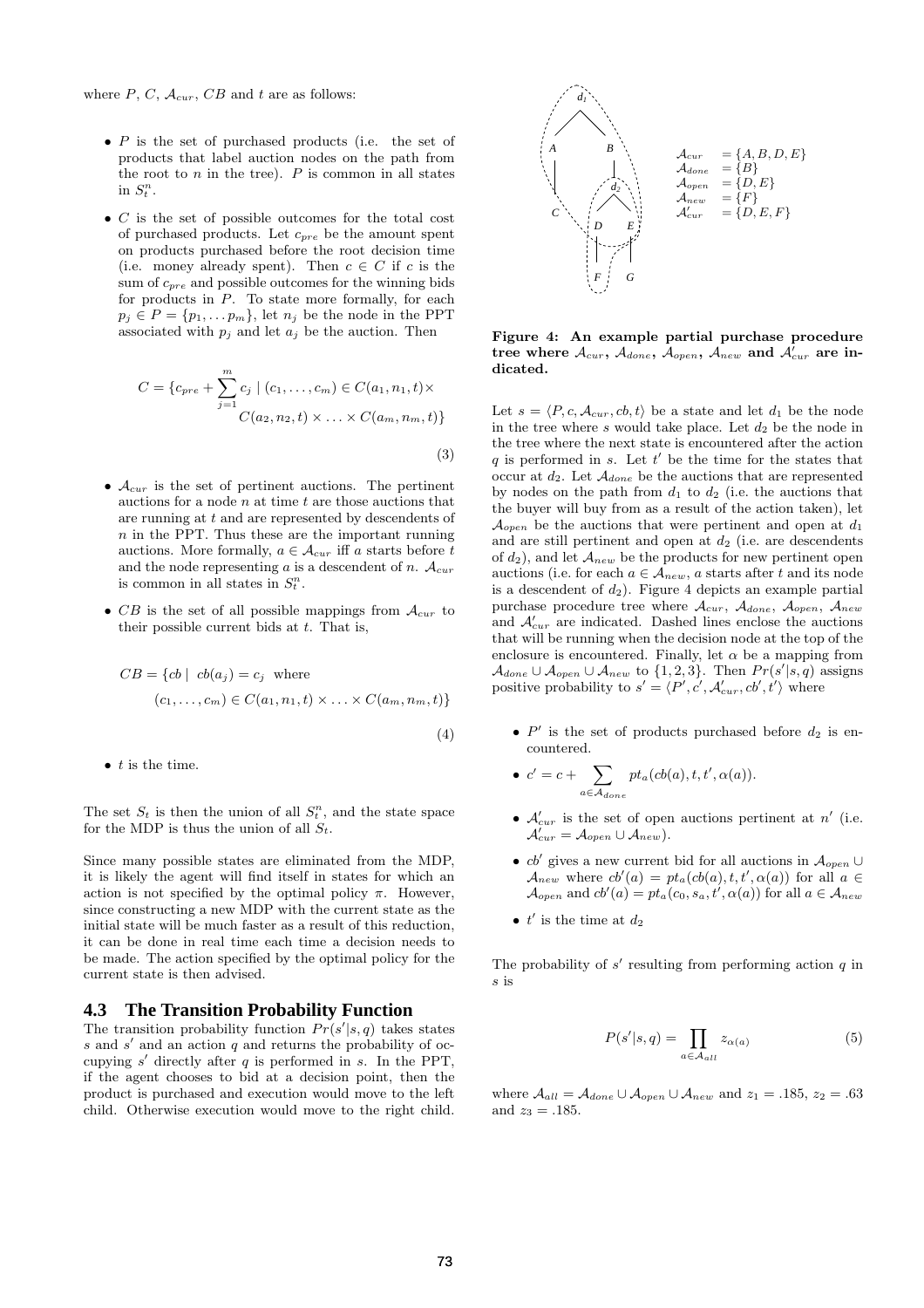## **4.4 Rewards**

Rewards are associated only with terminal states. When an entire bundle  $b$  is purchased, the reward is the utility of buying b for the total cost c. We assume the use of the von Neumann-Morgenstern theory of utility [14], and use the bilinear two-attribute utility function as given by Keeney and Raiffa [10]:

$$
u(b, c) = k_b u_b(b) + k_c u_c(c) + k_{bc} u_b(b) u_c(c)
$$
 (6)

where  $u_b : \mathcal{B} \to \mathbb{R}$  and  $u_c : C \to \mathbb{R}$  are the buyer's utility functions for bundles and costs, respectively, and  $k_b$ ,  $k_c$  and  $k_{bc}$  are scaling constants.

#### **4.5 The Dynamic Programming Model**

The value iteration method of dynamic programming is used to determine the optimal action at each state. This optimal action is the one that maximizes expected value (in this case value is utility). Let  $v : S \to \mathbb{R}$  be the value function that assigns to each state its value, let  $\pi : S \to Q$  be the optimal policy and let  $s = \langle P, c, A_{cur}, cb, t \rangle$  be a state. Then

$$
v(s) = \begin{cases} u(P, c) & \text{if } P \in \mathcal{B} \\ \max_{q \in \{bid, notbid\}} \sum_{s' \in S} v(s')P(s'|s, q) & \text{otherwise} \end{cases}
$$
(7)

and

$$
\pi(s) = \begin{cases} null & \text{if } P \in \mathcal{B} \\ \arg \max_{q \in \{bid, notbid\}} \sum_{s' \in S} v(s')P(s'|s, q) & \text{otherwise} \end{cases}
$$
(8)

## **5. RESULTS**

Testing was performed on a set of auctions with the goal of demonstrating how well our algorithm (referred to hereafter as the "tree-based" algorithm) performs with varying information available at each decision point. The algorithm was tested against adaptations of two algorithms from the literature. The first algorithm is an adaptation of that used by Byde et al. [7]. While their model allows for multiple simultaneous bidding in several types of auctions, when determining the expected utility of a choice it does not consider information over future decisions. The algorithm advises an agent to bid in an auction simply if that auction is part of the set of auctions that will yield the bundle with greatest expected utility. Since the algorithm tends to pursue the options that are deemed to be the best at that given moment, we refer to this as the "greedy" algorithm<sup>1</sup>. The second algorithm is an adaptation of that proposed by Boutilier et al. [3]. In their model, only sequential auctions are considered, and thus there are never any other auctions running each time a bidding decision is made. Also, all auctions are first-price sealed-bid. The algorithm uses dynamic programming to determine the bid amount for each auction that maximizes expected utility, given the auctions that follow. We adapt this algorithm to our model as follows. First, rather than determine the optimal bid, since auctions are

| $p_a$ | $s_a$ | fa  |
|-------|-------|-----|
| A     | 0     | 70  |
| В     | 80    | 176 |
| C     | 86    | 186 |
| D     | 120   | 218 |
| F,    | 124   | 224 |
| F     | 126   | 230 |

Table 2: Initial start and finish times for auctions in testing

open-cry in our model dynamic programming is used to determine the maximum bid such that the expected utility of bidding is greater than the expected utility of not bidding, given the auctions that follow. Second, auction start times are considered to be later to avoid overlaps. For example if auction a runs from time 10 to 20 and auction b runs from time 15 to time 30, if  $b$  is the next auction to finish after  $a$ then we act as if the auction for b runs from 20 to 30. Note that in testing, if a bidding decision is made on  $a$  while  $b$ is running, the current bid for  $b$  is considered and the expected outcome is computed accordingly. The fact that they overlap is just not considered when looking at future decision points. This algorithm is referred to as the "sequential" algorithm.

Tests were run using the product set  $P = \{A, B, C, D, E, F\}$ and the bundle set  $\mathcal{B} = \{AB, CE, DF\}$ . The initial auction times for the various products are given in Table 2. The purchase procedure tree is shown in Figure 5. An agent employing each algorithm was tested against 8 dummy agents who had reserve price and start time chosen at random for each auction. Bundle utilities for experiments were set at  $u(AB) = .5$ ,  $u(CE) = u(DF) = .53$ , utility for money  $u_c(c) = \frac{260-c}{100}$  and overall bundle utility  $u(b, c)$  $.5u_b(b)+.5k_cu_c(c)$ . Dummy reserve values were chosen from various distributions with mean \$100, and the times at which they commenced bidding were chosen uniformly over the span of the auction. Dummy activity was initially observed for each auction so the agents could learn the prediction function. Fixed-increment bidding (i.e. agents always submit the minimum bid) was used in auction simulations.

The hypothesis of the test was that the tree-based method would perform better in relation to the other methods as the time period for auction C was moved later. As C is moved later, information as to the eventual outcomes for the auctions for  $D$ ,  $E$  and  $F$  becomes more certain, since the decision on whether to bid on C moves closer to the other auctions' finish times. This changes the expected utility of not buying A, since the expected utility of not buying A is dependent on the consequential decision of whether or not to buy  $C$ . The consequences of incrementally pushing back  $C$ 's start and finish time back 2 time points at a time are demonstrated by the data in Table 3, and graphically in Figure 6.

A paired t-test indicates that the tree-based algorithm performs better than the sequential algorithm with significance  $p = .05$  when C ends at 206 or later. The tree-based method performs significantly better than the greedy method for all

<sup>&</sup>lt;sup>1</sup>Note that their algorithm does however allow for simultaneous bidding, which we do not allow here.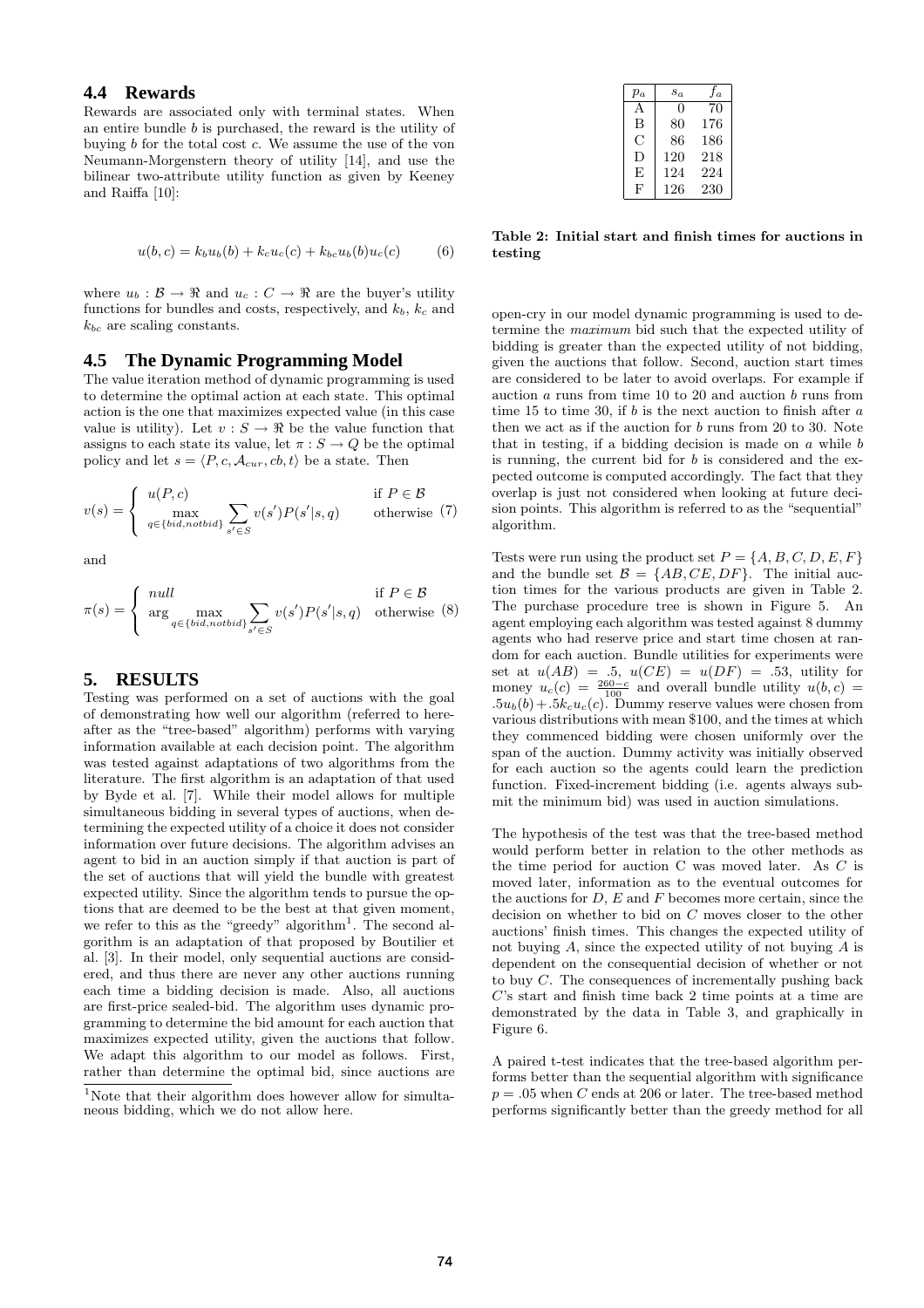

Figure 5: Purchase procedure tree used in tests.

| C's auction | Tree  | Seq   | Greedy |
|-------------|-------|-------|--------|
| 86-186      | .5025 | .5029 | .5013  |
| 88-188      | .5028 | .5030 | .5013  |
| 90-190      | .5030 | .5031 | .5014  |
| 92-192      | .5032 | .5032 | .5014  |
| 94-194      | .5034 | .5033 | .5015  |
| 96-196      | .5039 | .5035 | .5015  |
| 98-198      | .5040 | .5038 | .5016  |
| 100-200     | .5047 | .5040 | .5016  |
| 102-202     | .5047 | .5043 | .5017  |
| 104-204     | .5053 | .5044 | .5018  |
| 106-206     | .5057 | .5046 | .5018  |
| 108-208     | .5061 | .5047 | .5019  |
| 110-210     | .5062 | .5050 | .5020  |
| 112-212     | .5065 | .5052 | .5021  |
| 114-214     | .5069 | .5053 | .5022  |
| 116-216     | .5071 | .5054 | .5022  |

Table 3: Average utility achieved by each method over 2000 runs for each auction period for C. Treebased algorithm performs better than sequential at significance level  $p = .05$  when C ends at 206 or later. Tree-based performs significantly better than greedy for all C.



Figure 6: Graphical representation of the data from Table 3.

C at  $p = .05$ . Notice however that the tree-based method seems to perform worse than the sequential method when  $C$  finished earlier than 192. This is because not enough information will be known at  $C$ 's decision point to give the tree-based method the advantage. In fact, since the treebased method uses approximation techniques, when this is the case it will estimate the expected utility less accurately than the sequential algorithm, and thus make poor decisions. Thus the tree-based algorithm can be quite powerful, but should be used only when sufficient information will be known at future decision points.

## **6. SCALABILITY**

The number of states in the MDP, given the reductions discussed in section 4.1, is equal to the sum of the states that can occur at each decision and terminal node. For a terminal node  $n$  with termination time  $t$ , the possible states are  $S_t^n = \{P\} \times C \times \{A_{cur}\} \times CB \times \{t\}.$  Since P and t are common in all states in  $S_t^n$ , and  $\mathcal{A}_{cur} = \phi$  and thus CB contains only one (empty) function, then  $|S_t^n| = 1 \times |C| \times 1 \times 1 \times 1$ and is thus bounded by the number of possible outcomes for the auctions for P.

If  $n$  is a decision node with decision time  $t$ , since  $P$ ,  $t$ and  $\mathcal{A}_{cur}$  are common in all states in  $S_t^n$ , then  $|S_t^n|$  =  $1 \times |C| \times 1 \times |CB| \times 1$ .  $|CB|$  is equal to the number of joint outcomes for all auctions in  $\mathcal{A}_{cur}$  at t, which is determined as follows. For each  $a_i \in \mathcal{A}_{cur}$ , let  $x_i$  be the number of ancestor decision nodes  $d$  of  $n$  such that  $a_i$  begins before d's decision time occurs. Then by equation 1,  $a_i$  has at most  $3^{x_i}$  possible outcomes at time t, according to the PT-approximation. The number of joint outcomes for all  $a_i \in \mathcal{A}_{cur}$  is then less than or equal to

$$
\prod_{i=1}^{A_{curl}} 3^{x_i} = 3^{\sum_{i=1}^{|A_{curl}|} x_i}
$$
 (9)

and thus the number of possible states at a node  $n$  with occuring at time t is

 $\overline{\phantom{a}}$ 

$$
|S_t^n| \le |C| \times 3^{\sum_{i=1}^{|A_{cur}|} x_i}
$$
\n<sup>(10)</sup>

where  $C$  is the set of possible total costs for the items represented by ancestors of n in the PPT, and  $x_i$  is the number of ancestor decision nodes  $d$  of n such that  $a_i$  begins before d's decision time occurs. Thus the algorithm scales well as the number of auctions increases, as long as  $|A_{cur}|$  and/or  $x_i$  stay small. As  $|A_{cur}|$  and  $x_i$  grow, the MDP can become unmanageably large and approximation techniques such as the use of factored MDPs (see Boutilier et al. [1] or Guestrin et al. [8], for example) may be needed.

### **7. RELATED WORK**

Research on bidding decisions and strategies in multiple online auctions has been a growing field in recent years. New problems induced by the possibility of monitoring and participating in several auctions at a time have stretched the